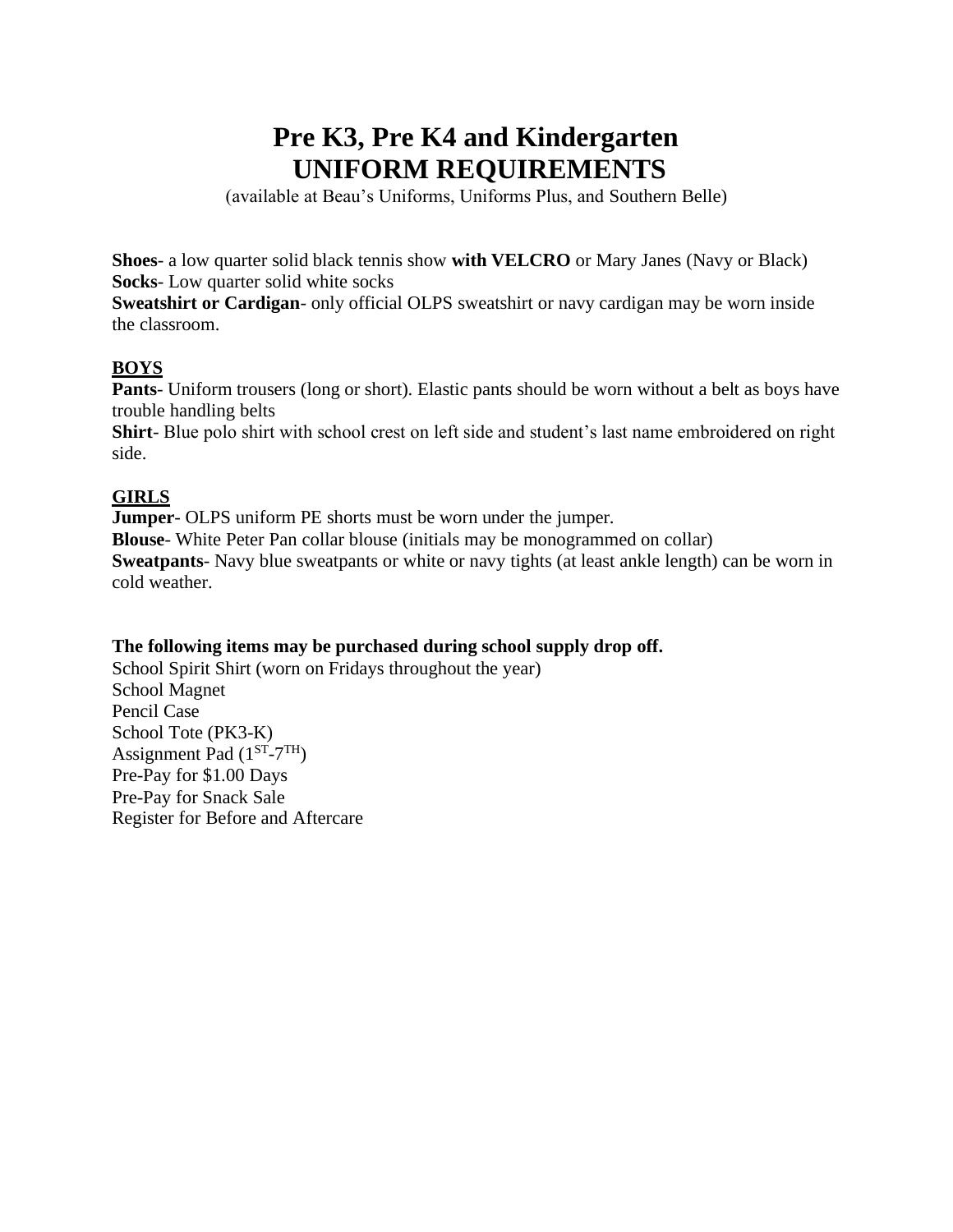# **PRE-KINDERGARTEN 3**

- 2 Boxes of Kleenex
- 3 Pack of baby wipes
- 4 Rolls of paper towels
- 4 Containers of clorox/lysol wipes bleach free (pop-up Canister)
- 1 1" 3 ring WHITE binder with clear front pocket
- 2 LARGE Elmer's washable glue sticks (disappearing purple)
- 2 Small Elmer's washable school glue (4 oz bottle)
- 1 Plastic two-pocket folders with fasteners
- 1 4 pack of Play-doh (assorted colors)
- 1 8 count Crayola washable watercolor paints with brush
- 1 Fiskars blunt 5" scissors
- 1 8 count Crayola washable markers (broad tip classic color)
- 1 8 count Crayola Crayons Large
- 1 Package White Cardstock
- 1 Sleeping Mat (all in one mat 20"x 40" includes pillow and blanket all sewn together)

# **BOYS only**

- 1 Pack of 6" paper plates
- 1 Box of ziplock Gallon size
- 1 Box Q-Tips

# **GIRLS only**

- 1 Pack of 9" paper plates
- 1 Box of ziplock sandwich size
- 1 Bag white cotton balls

\*Embroidery will be available for tote bag and sleeping mats for an additional \$5.00 each\*

# **Extra supplies may be needed throughout the year.**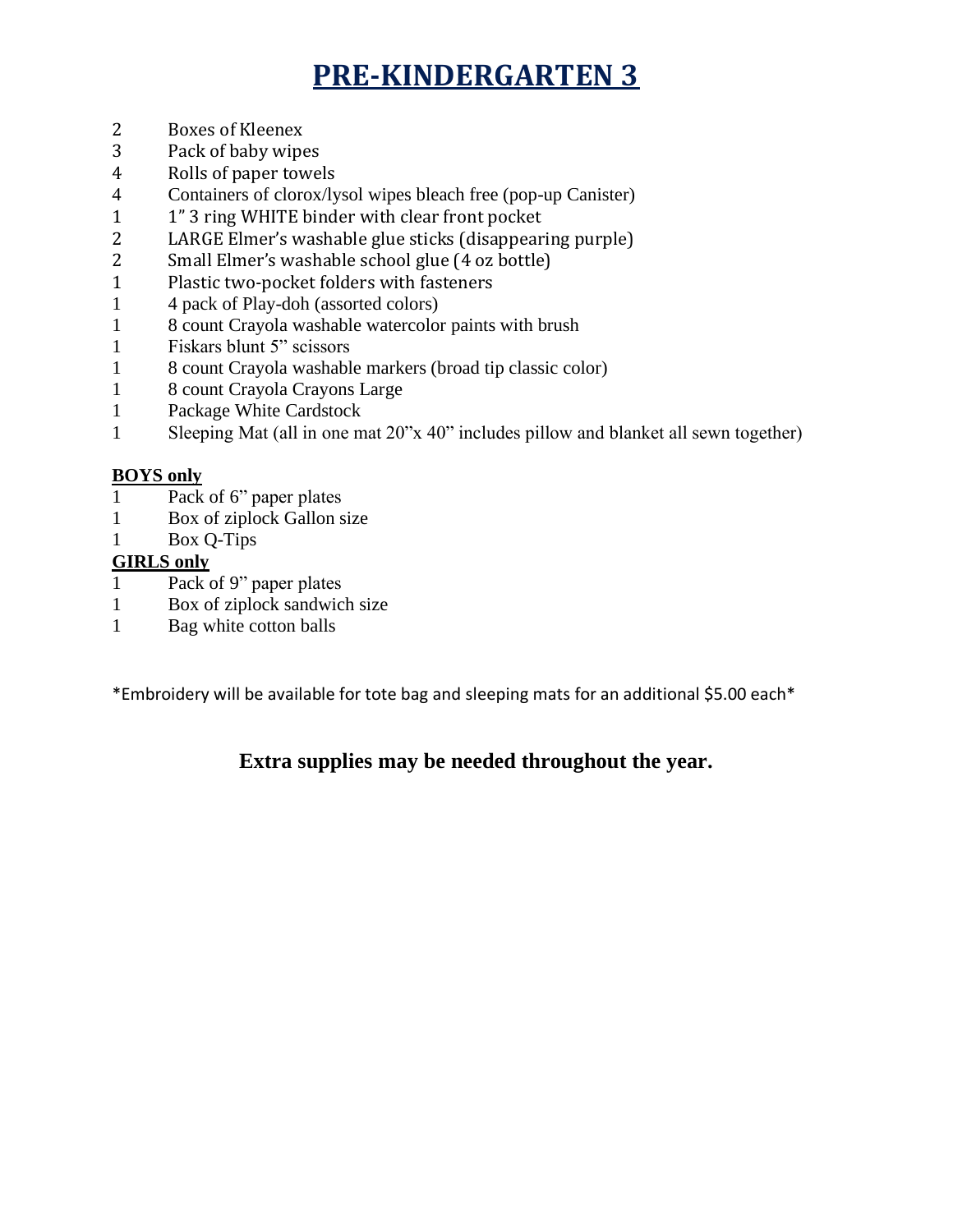# **PRE-KINDERGARTEN 4**

- 1 True Ray construction paper(not available on tool box)
- 2 Boxes of Kleenex
- 4 Pack of baby wipes
- 1 Containers of clorox/lysol wipes bleach free (pop-up Canister)
- 2 Rolls paper towels
- 1 Plastic pencil box
- 6 Small Elmer's glue stick (disappearing purple washable)
- 1 4 pack of Play-doh (assorted colors)
- 1 8 count Crayola washable watercolor paints with brush
- 4 Crayola Crayons Large (8 count)
- 12 Sharpened #2 pencils
- 4 Dixon Ticonderoga My First pencil with eraser
- 1 Fiskars scissors 5" blunt
- 4 Dry erase markers Black fine point
- 1 Mead Five-Star folder with index pocket with prongs **White** (not available through school toolbox)
- 1 Ziploc bags-Quart size
- 1 Sleeping Mat (all in one mat 20"x 40" includes pillow and blanket all sewn together)

# **Ancillary Classes:**

- 1 Crayola crayons 8ct Large
- 1 Plastic pencil Box
- 12 Sharpened #2 Pencils
- 1 Fiskars Scissors Blunt 5"
- 1 Small Elmer's glue stick (disappearing purple)
- 1 8 count washable markers broad tip
- 1 Art apron, smock, or oversized cotton t-shirt

\*Embroidery will be available for tote bag and sleeping mats for an additional \$5.00 each\*

# **Extra supplies may be needed throughout the year.**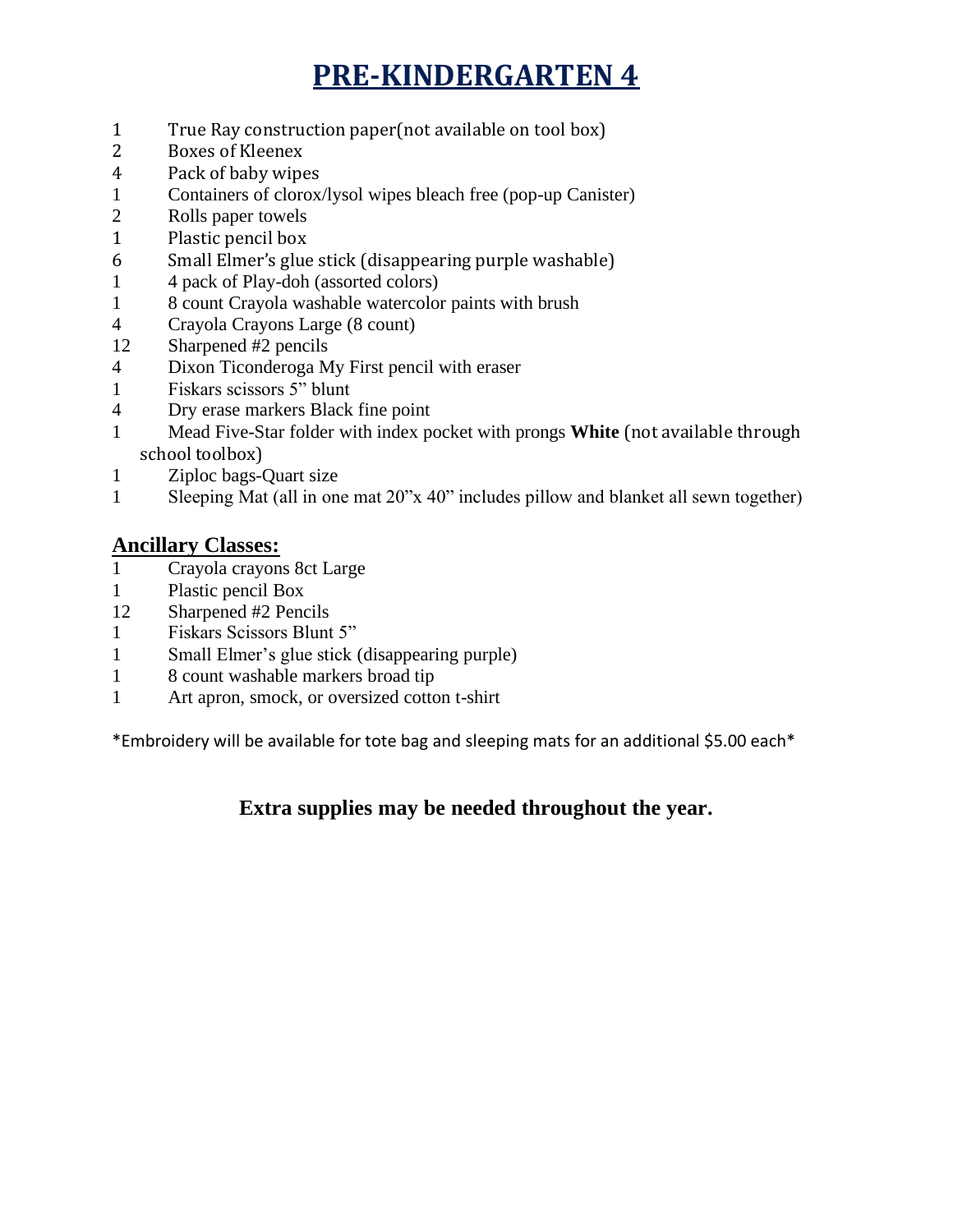# **KINDERGARTEN**

- 1 Box of Kleenex
- 2 Pack of baby wipes
- 1 Clorox/Lysol disinfectant wipes bleach free (pop up canister)
- 2 Small bottle of hand sanitizer 8oz
- 2 Roll of Paper towels
- 2 Plastic two-pocket folders wit fasteners
- 1 1" 3 ring binder with clear pockets on front
- 1 Fiskars 5" blunt scissors
- 1 Plastic school box (approximate  $8\frac{5}{8}$  x  $5\frac{3}{4}$  x  $2\frac{1}{2}$ )
- 12 Elmer's glue stick SMALL (purple)
- 2 4 oz bottles of Elmer's white glue
- 8 Packs of Crayola Brand ONLY 8 count crayons (NOT JUMBO-NOT LARGE)
- 1 Pack of Crayola Brand ONLY broad tip washable classic color markers (LARGE not thin)
- 1 8 count washable watercolor paints with brush
- 12 #2 yellow wood case sharpened pencils
- 1 Construction paper
- 12 Laddie Tri-Write Ticonderoga pencils #13042 (triangular shape intermediate size no. 2 pencils with erasers 11/32" diameter (not available through school toolbox)
- 1 Expo 4 pack multi-color dry erase markers (chisel tip)
- 4 Pink pearl eraser (small)
- 1 Expo eraser
- 1 Earphone headset (NO earbuds)
- 1 Mead Primary Journal Story Tablet
- 1 Sleeping Mat (all-in-one mat that is 20"x40" and is mat, pillow, and blanket all together)
- 1 Gallon Ziploc bags (Girls ONLY)
- 1 Quart Ziploc bags (Boys ONLY)

### **For Art Class**

- 1 Plastic pencil box
- 1 24 pack of Crayola crayons
- 12 #2 sharpened pencils
- 1 Fiskars 5" blunt scissors
- 1 Elmer's small glue stick (purple)
- 1 8 count washable broad tip markers
- 1 Art Apron, smock, or oversized cotton t-shirt

\*Embroidery will be available for tote bag and sleeping mats for an additional \$5.00 each\*

# **Extra supplies may be needed throughout the year.**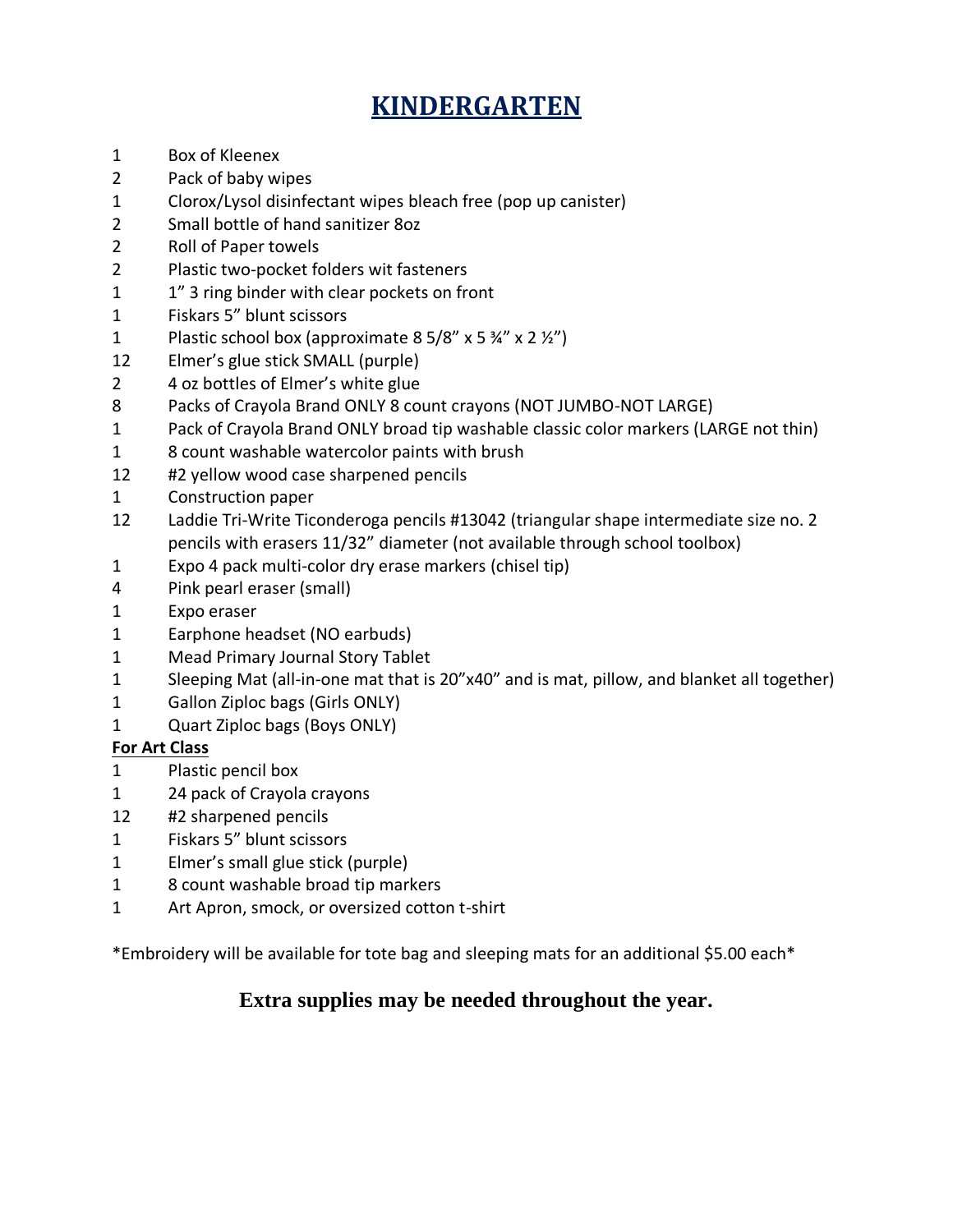# **First, Second and Third Grade UNIFORM REQUIREMENTS**

(available at Beau's Uniforms, Uniforms Plus, and Southern Belle)

**School Bag**- First, Second and Third grade teachers recommend NOT using rolling school bags

Shoes- a low quarter solid black tennis shoe, Mary Janes (Navy or Black) (1<sup>st</sup> grade ONLY), or saddle oxfords (navy, Keds saddle oxfords are ok) NO **laced shoes for first grade. Socks**- Low quarter solid white socks

**Sweatshirt or Cardigan**- only official OLPS sweatshirt or navy cardigan may be worn inside the classroom.

### **BOYS**

**Pants**- Uniform trousers (long or short). Pants with belt loops need to be worn with a belt. **Shirt**- Blue polo shirt with school crest on left side and student's last name embroidered on right side.

# **GIRLS**

**Jumper**- OLPS uniform PE shorts must be worn under the jumper. **Blouse**- White Peter Pan collar blouse (initials may be monogrammed on collar) **Sweatpants**- Navy blue sweatpants or white or navy tights (at least ankle length) can be worn in cold weather.

# **The following items may be purchased during school supply drop off.**

School Spirit Shirt (worn on Fridays throughout the year) School Magnet Pencil Case Assignment Pad  $(1^{ST} - 7^{TH})$ Pre-Pay for \$1.00 Days Pre-Pay for Snack Sale Register for Before and Aftercare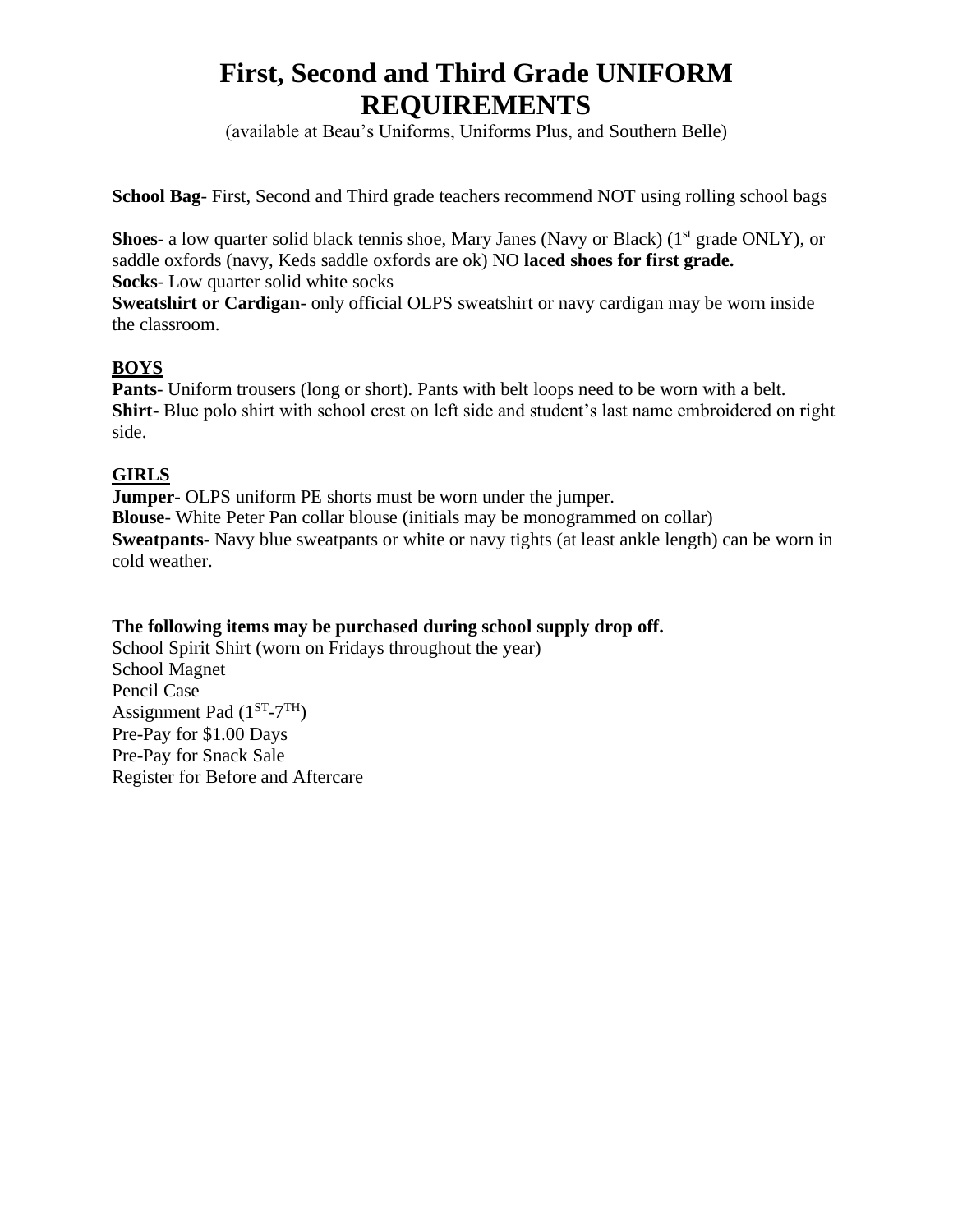# **First Grade**

- Box of Kleenex
- Pack of baby wipes
- Clorox/Lysol disinfectant wipes bleach free (pop up canister)
- Roll of Paper towels
- Blunt scissors 5"
- 1 Large plastic pencil box
- Small Elmer's glue stick (washable purple)
- Packs of 24 count crayons
- Packs of 8 washable markers (broad tip primary colors)
- **Sharpened** #2 pencils (**mechanical pencils are NOT allowed**)
- Primary PK-1 mead tablet (Learn to Letter with Raised Ruling)
- Yellow highlighters
- 2 Red pens
- 1 Large stretchable book cover (book sox)
- Marble composition books (**labeled Journal, English, and Math**)
- 2 4(or more) Pack of black dry erase markers (for student use)
- **Black** mead 2 pocket folder with fasteners and index card pocket labeled **Ancillary** (not available through school toolbox)
- Poly pocket (plastic) folder with prongs 1 **Yellow**

# **White**

**Green**

# **Blue**

- 1 subject wide ruled spiral notebook
- Large pink erasers
- Pack of pencil top erasers
- 1 Sandwich Ziploc bags
- 1 Set of sturdy headset (earbuds are not recommended)
- 1 Quart Ziploc bags (Girls ONLY)
- Box of letter size envelopes (Boys ONLY)
- Frog and Toad all Year by Arnold Lobel (there are many Frog and Toad books. Be sure to purchase **Frog and Toad ALL YEAR**) (not available through school toolbox)
- Mac and Cheese by Sarah Weeks (not available through school toolbox)

# **For Art Class**

- Plastic Pencil Box
- 1 12 sharpened #2 pencils
- 8 count broad tip washable markers
- 5" blunt scissors
- Elmer's small glue stick washable purple
- 1 24 Pack of Crayola Crayons
- 1 Art Apron, smock, or oversized cotton t-shirt

# **Please label ALL supplies with child's name prior to supply Drop off day. Supplies may need to be replaced throughout the year.**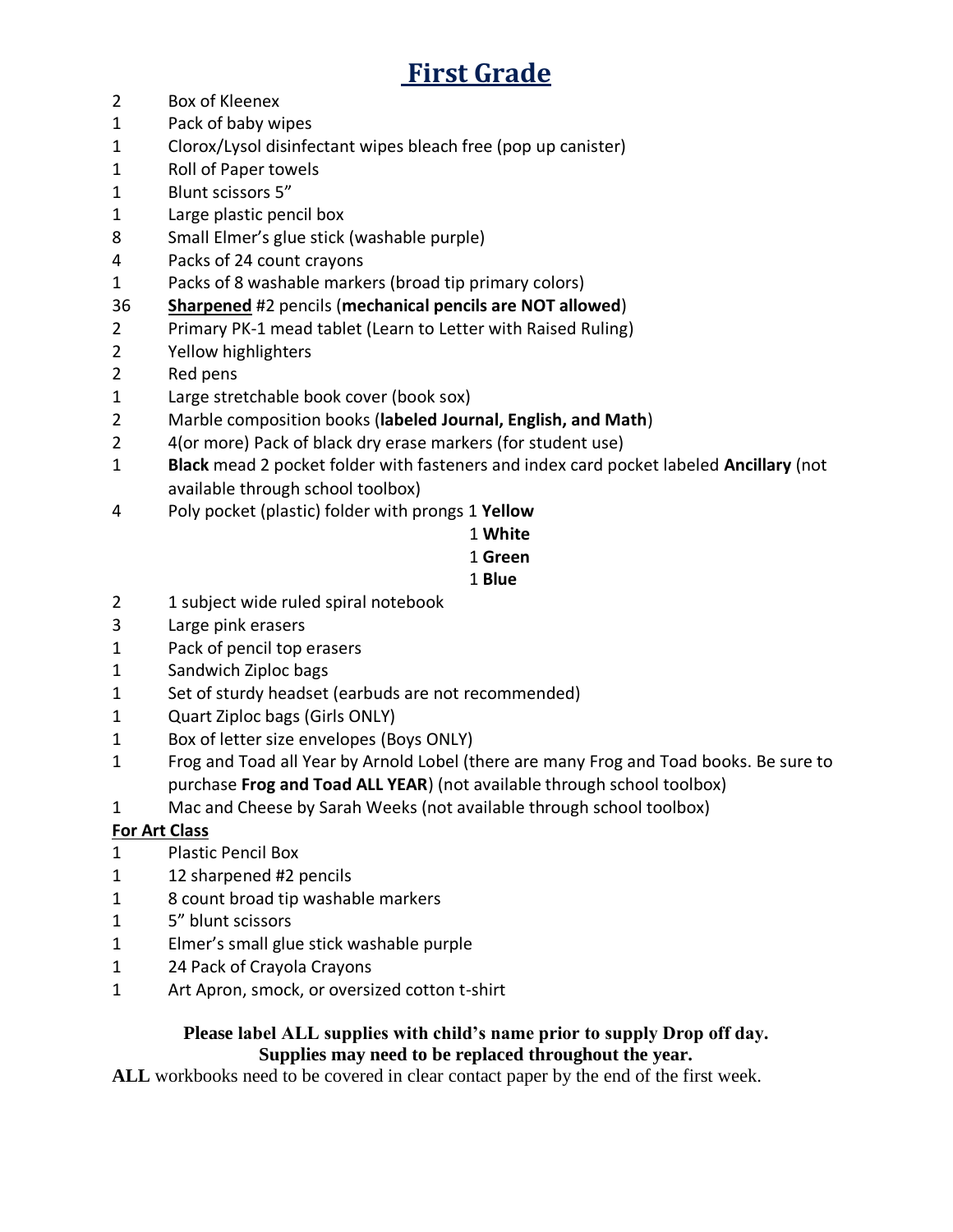# **Second Grade**

- Box of Kleenex
- Pack of baby wipes
- Clorox/Lysol disinfectant wipes bleach free (pop up canister)
- Roll of Paper towels
- Blunt scissors 5"
- Construction Paper 9x12
- Elmer's glue stick large (washable purple)
- Elmer's glue stick small (washable purple)
- Packs of 24 count crayons
- **Sharpened** #2 pencils (**mechanical pencils are NOT allowed**)
- Full length-colored pencils 12 count
- 1 Large stretchable book cover (book sox)
- Marble wide ruled composition books
- Black dry erase markers chisel tip (for student use)
- 3 Yellow highlighters
- 2 Red pens
- Poly pocket (plastic) folder with prongs 1 **Red**

### **Blue**

- **Black** Mead 2 pocket folder with fasteners and index card pocket (not available through school toolbox)
- 1" 3 ring binder
- Avery Index divider 8-tab colored
- 1 Wide rule large package filler paper
- pack of stickers
- Pencil sharpener with receptacle
- Gallon sized Ziploc bags
- 1 Set of sturdy headset or earbuds

# **For Art Class**

- Plastic pencil box
- Full length-colored pencils 12 count
- 1 24 Pack of Crayola Crayons
- # 2 sharpened pencils
- Blunt 5" scissors
- Glue stick small washable purple
- 1 8 count broad tip washable markers
- 1 Art Apron, smock, or oversized cotton t-shirt

# **Please label ALL supplies with child's name prior to supply Drop off day.**

# **Supplies may need to be replaced throughout the year.**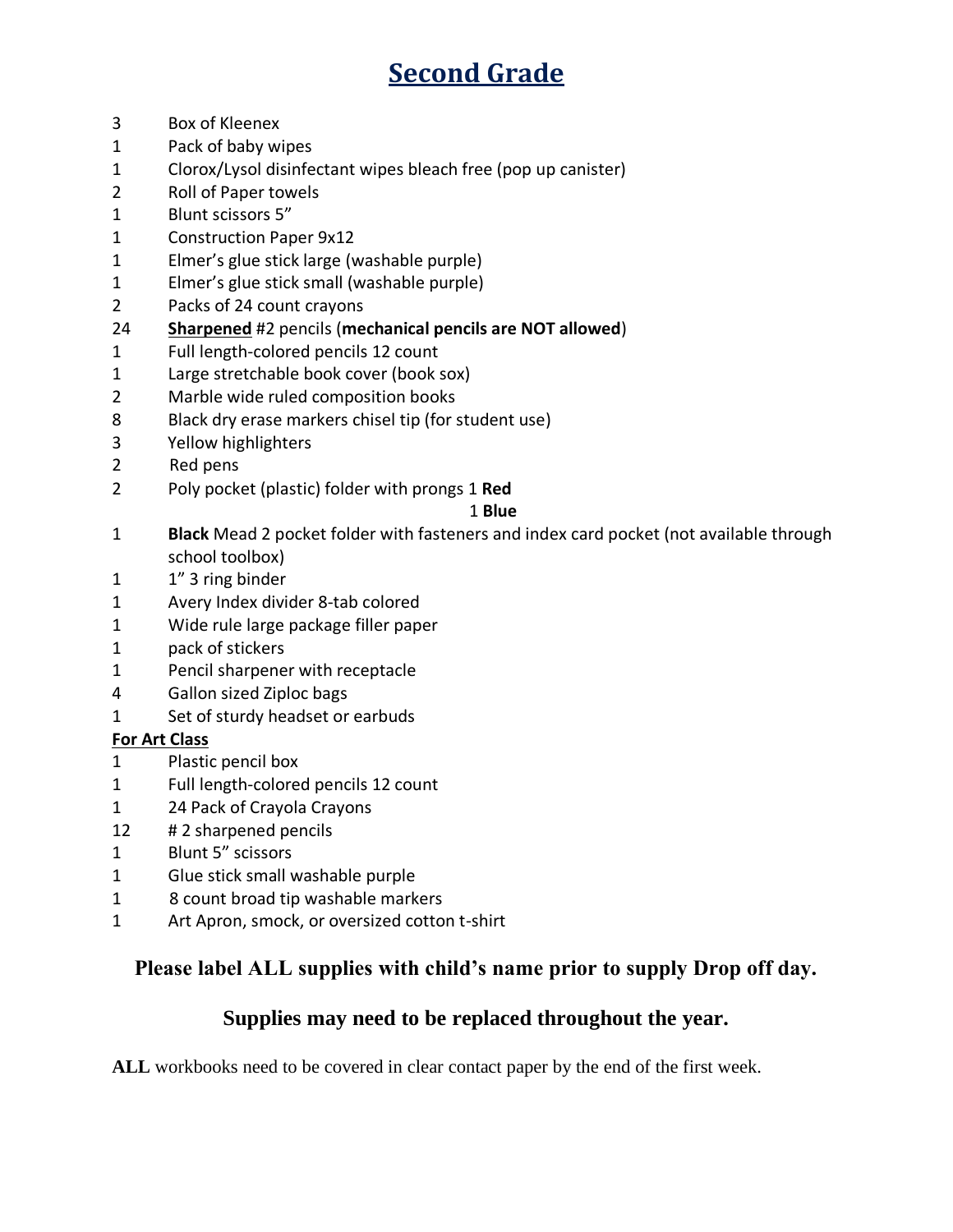# **Third Grade**

- 2 Boxes of Kleenex
- 1 Pack of baby wipes
- 1 Clorox/Lysol disinfectant wipes bleach free (pop up canister)
- 2 Rolls of Paper towels
- 1 8 oz Bottle hand Sanitizer
- 1 5" Fiskars scissors
- 2 Elmer's glue stick large washable purple dries clear
- 60 **Sharpened** #2 pencils
- 2 Full-length colored pencils 12 count
- 2 Red or green pens
- 1 Jumbo size stretchable book cover (book sox)
- 1 Marble composition book wide ruled 100 ct. pages
- 4 Dry erase markers -low odor, chisel tip (for student use)
- 5 Poly pocket (plastic) folder with clasp. Please label with students name ONLY

#### **1 White**

#### **1 Blue**

#### **1 Yellow**

### **1 Green**

- 1 **Black** Mead 2 pocket folder with fasteners and index card pocket (not available through school toolbox)
- 1 1.5" 3 ring binder
- 1 Avery Index divider 8-tab colored
- 1 Wide rule large package loose-leaf paper
- 2 Pencil sharpeners with receptacle
- 1 Pink Pearl eraser
- 1 10 count washable markers classic colors broad tip
- 1 Pencil pouch zippered heavy canvas see through front with zipper
- 1 Set of sturdy headset or earbuds

### **For Art Class**

- 1 8 count broad tip washable markers
- 1 12x9 50-page sketch pad
- 1 Art Apron, smock, or oversized cotton t-shirt

# **Please label ALL supplies with child's name prior to supply Drop off day.**

# **Supplies may need to be replaced throughout the year.**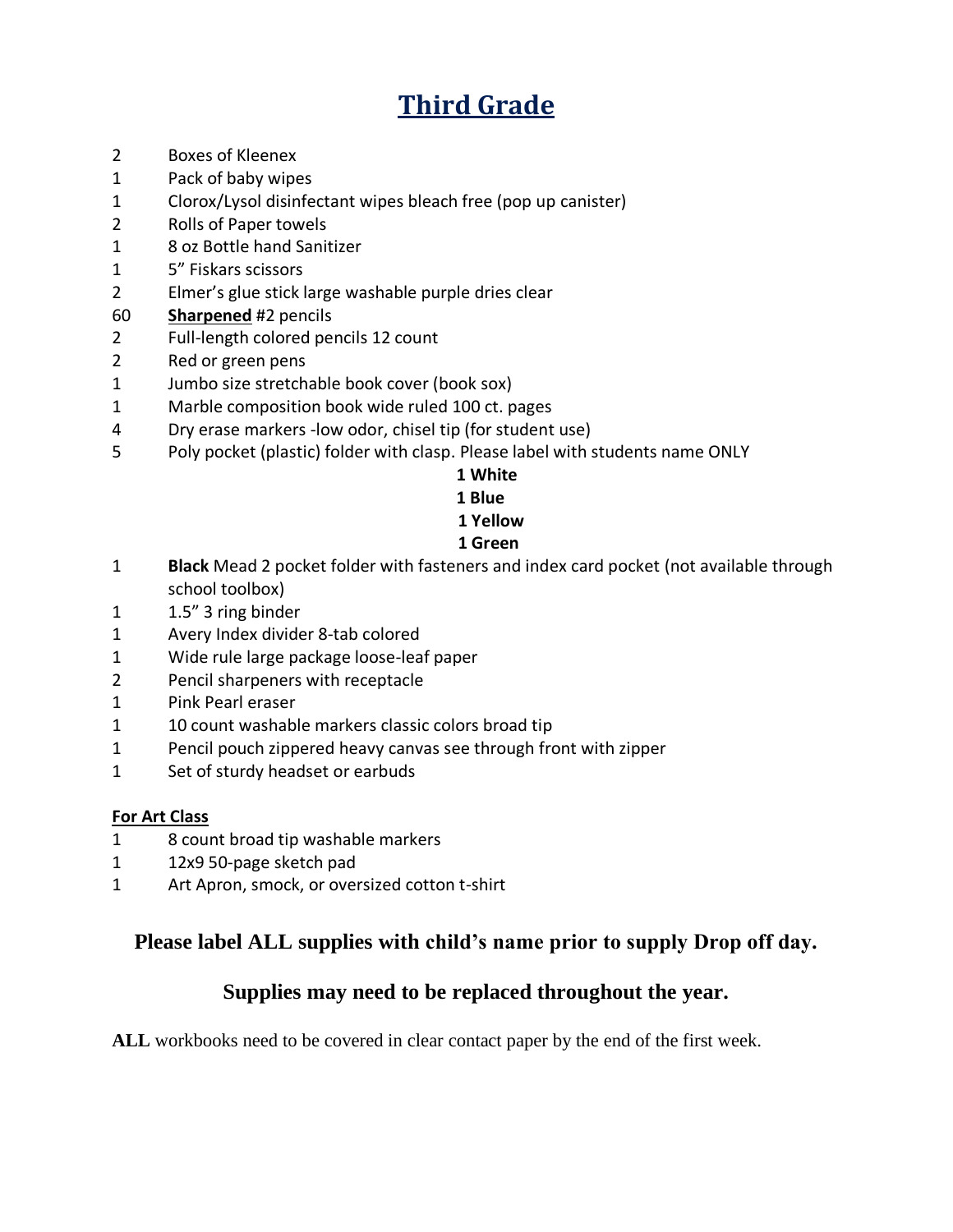# **Fourth, Fifth, Sixth, and Seventh Grade UNIFORM REQUIREMENTS**

(available at Beau's Uniforms, Uniforms Plus, and Southern Belle)

**Shoes**- a low quarter solid black tennis shoe or saddle oxfords (navy, Keds saddle oxfords are ok)

**Socks**- Low quarter solid white socks

**Sweatshirt or Cardigan**- only official OLPS sweatshirt or navy cardigan may be worn inside the classroom.

# **BOYS**

**Pants**- Uniform trousers (long or short). Pants are to be worn with belt. **Shirt**- Blue button-down shirt with school crest on right side and student's last name embroidered on left side.

# **GIRLS**

**Skirt**- OLPS uniform PE shorts must be worn under the skirt.

**Blouse**- White button-down shirt with school crest on right side and student's last name embroidered on left side.

**Sweatpants**- Navy blue sweatpants or white or navy tights (at least ankle length) can be worn in cold weather.

# **The following items may be purchased during school supply drop off.**

School Spirit Shirt (worn on Fridays throughout the year) School Magnet Pencil Case Assignment Pad  $(1^{ST} - 7^{TH})$ Pre-Pay for \$1.00 Days Pre-Pay for Snack Sale Register for Before and Aftercare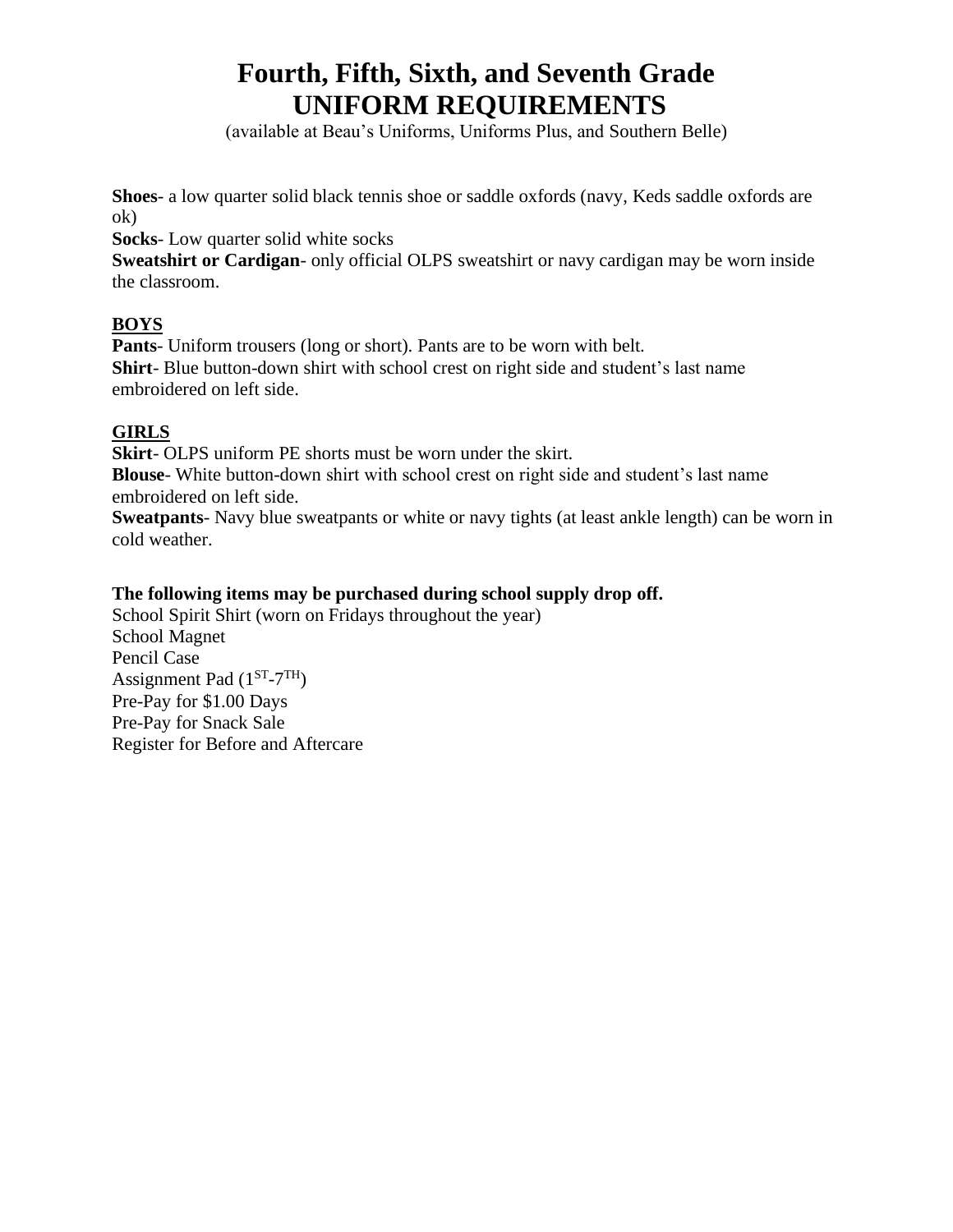# **Fourth Grade**

- Box of Kleenex
- Clorox/Lysol disinfectant wipes bleach free (pop up canister)
- Roll of Paper towels
- 5" pointed scissors
- Elmer's glue stick (washable purple)
- **Sharpened** #2 pencils
- Full length-colored pencils 12 count
- Blue erasable pen
- Black erasable pen
- Poly pocket (plastic) folder with prongs **White**
- **Black** Mead 2 pocket folder with fasteners and index card pocket (not available through school toolbox)
- Wide ruled large package looseleaf paper
- 8 count broad tip washable markers classic colors
- Yellow highlighter (4 pack)
- 4 pack expo markers (chisel tip assorted)
- 2 pocket folder poly w/ clasp (Red, Blue, Yellow, Green, and Purple)
- Plastic protractor
- Marble composition book
- Ruler Plastic standard/metric ring binder shatter resistant w holes transparent
- 1 Set of sturdy earbuds (no headsets)

### **For Art Class**

- Plastic Pencil box
- 24 count full length-colored pencils
- 24 count Crayola crayons
- Pencil sharpener with receptacle
- #2 sharpened pencils
- Elmer's glue (4oz washable purple)
- 12x9 50-page sketch pad
- 1 Art Apron, smock, or oversized cotton t-shirt
- 8 Count broad tip washable markers

# **Please label ALL supplies with child's name prior to supply Drop off day.**

# **Supplies may need to be replaced throughout the year.**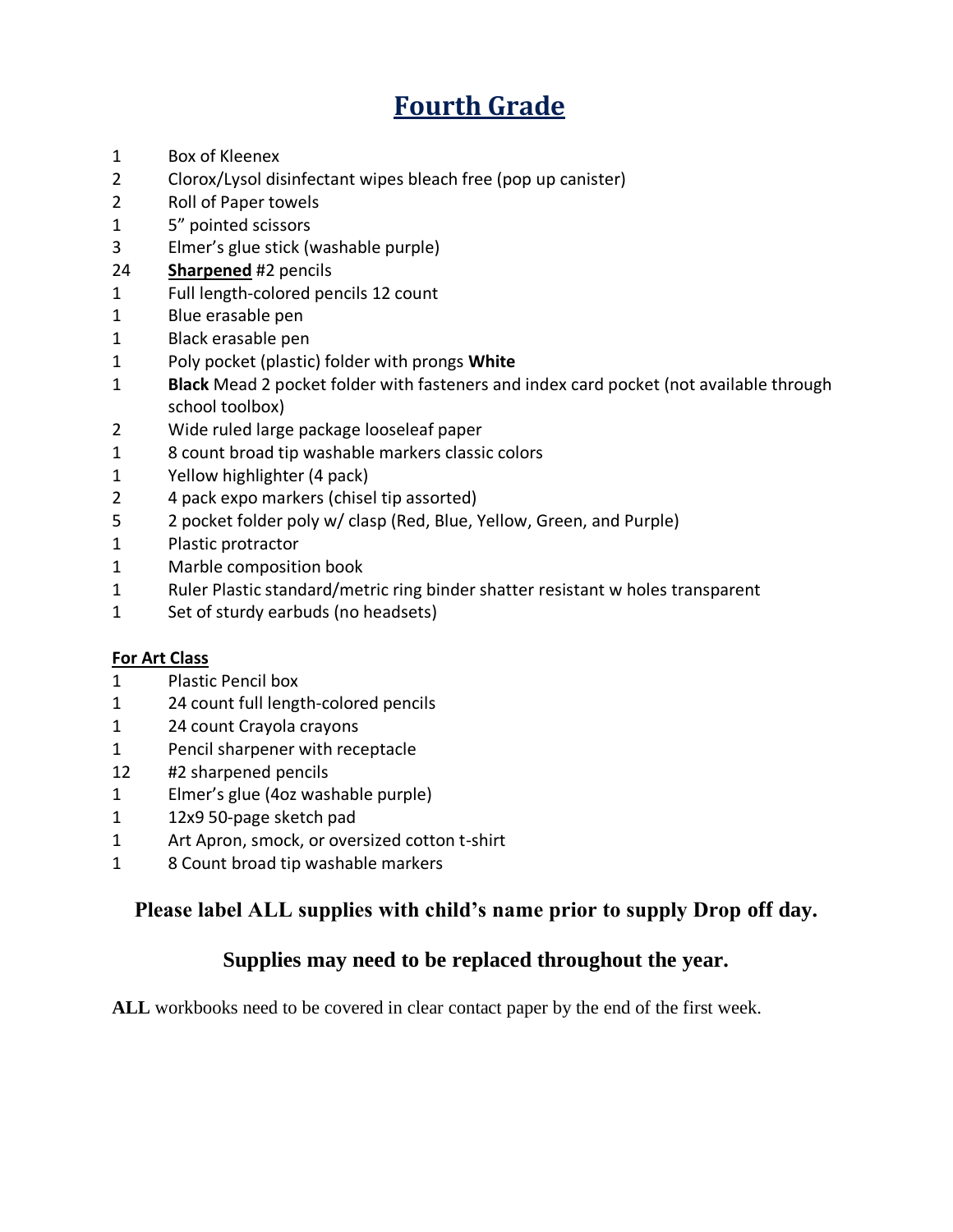# **Fifth Grade**

- Box of Kleenex
- Clorox/Lysol disinfectant wipes bleach free (pop up canister)
- 1 Baby Wipes
- Roll of Paper towels
- 7" pointed scissors
- Elmer's glue stick (washable purple)
- **Sharpened** #2 pencils
- Pink pearl erasers
- Full length-colored pencils 12 count
- Red pens
- Blue pens
- Poly pocket (plastic) folder with prongs **Red-**labeled Reading

# **Orange-** labeled English

 **Yellow-** labeled Social Studies

# **White-** take home

- **Black** Mead 2 pocket folder with fasteners and index card pocket (not available through school toolbox) –labeled Ancillary
- Wide ruled large package looseleaf paper
- 8 count broad tip washable markers classic colors
- Yellow highlighter
- 1" 3 ring binder **Red-** labeled Reading/English
	- **Green-** labeled Science
- 1.5" 3 ring binder

### **Blue-** labeled Math

- Translucent plastic protractor 6"
- 5 pack binder dividers
- Ruler Plastic standard/metric ring binder shatter resistant w holes transparent
- Black Marble composition book (wide ruled)
- 3 subject spiral notebook wide ruled **Blue-** labeled Math

### **Yellow**- labeled Social Studies

- 1 Set of sturdy headset or earbuds
- Dual power calculator with square root (optional)

### **For Ancillary Classes**

- Plastic Pencil box
- 24 count full length-colored pencils
- 24 count Crayola crayons
- 8 count broad tip washable markers
- Pencil sharpener with receptacle
- #2 sharpened pencils
- Elmer's glue (washable purple)
- 7" scissors
- 12x9 50-page sketch pad
- 1 Art Apron, smock, or oversized cotton t-shirt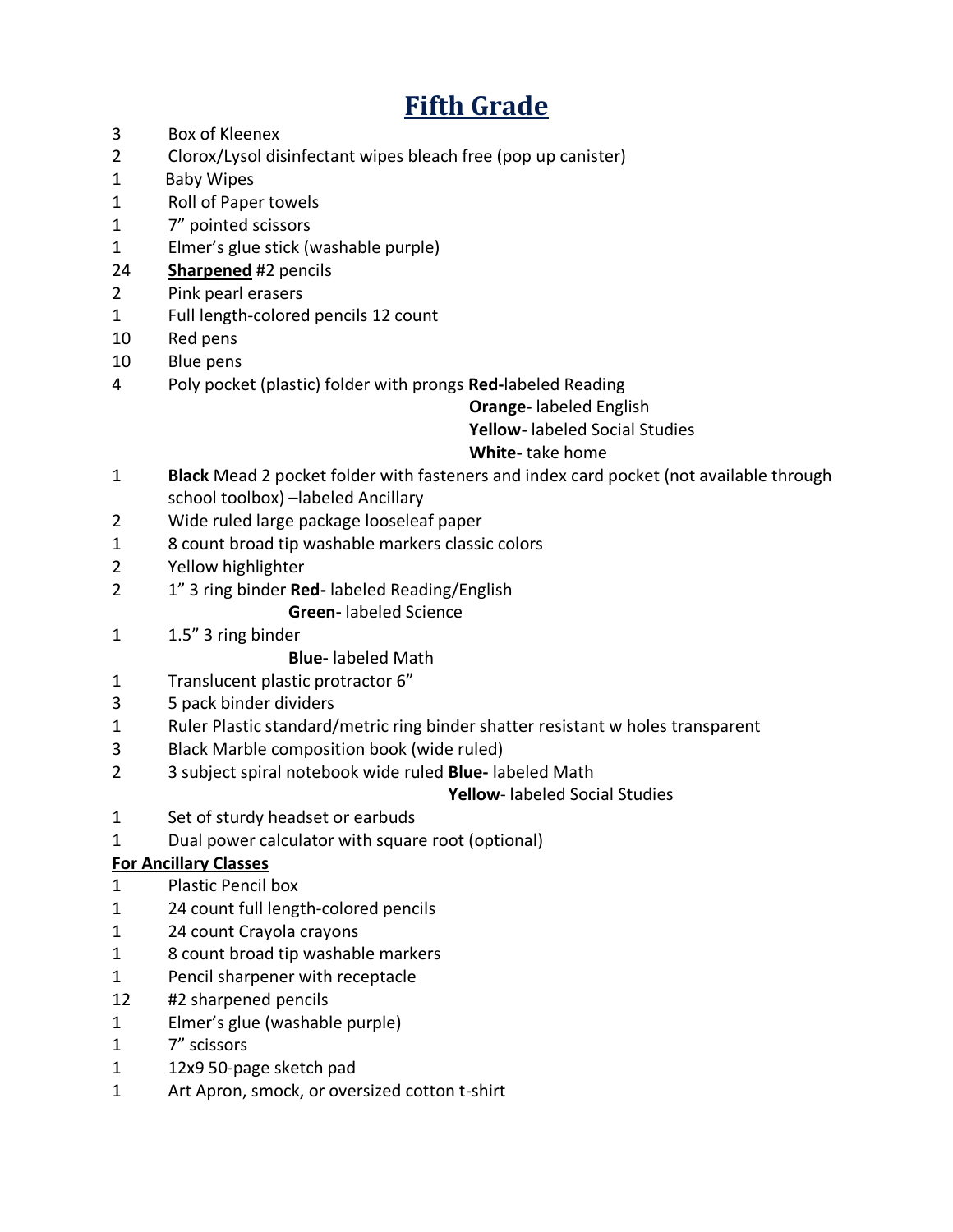# **Please label ALL supplies with child's name prior to supply Drop off day. Supplies may need to be replaced throughout the year.**

# **Sixth Grade**

- Box of Kleenex
- Clorox/Lysol disinfectant wipes bleach free (pop up canister)
- 1 Baby Wipes
- Roll of Paper towels
- 7" pointed scissors
- Elmer's glue stick (washable purple)
- **Sharpened** #2 pencils
- Pink pearl erasers
- Full length-colored pencils 12 count
- 10 Red pens
- Blue pens
- Poly pocket (plastic) folder with prongs **Red-**labeled Reading

 **Orange-** labeled English

 **Yellow-** labeled Social Studies

# **White**-labeled Take Home

- **Black** Mead 2 pocket folder with fasteners and index card pocket (not available through school toolbox) –labeled Ancillary
- 2 Wide ruled large package looseleaf paper
- 8 count broad tip washable markers classic colors
- Yellow highlighter
- 1" 3 ring binder **Red-** labeled Reading

### **Green-** labeled Science

1.5" 3 ring binder

# **Blue-** labeled Math

- Translucent plastic protractor 6"
- 5 pack binder dividers
- Ruler Plastic standard/metric ring binder shatter resistant w holes transparent
- Black Marble composition book (wide ruled)
- 3 subject spiral notebook wide ruled **Blue-** labeled Math

### **Yellow**- labeled Social Studies

- Dual power calculator with square root (optional)
- 1 Set of sturdy headset or earbuds

### **For Ancillary Classes**

- Plastic Pencil box
- 24 count full length-colored pencils
- 24 count Crayola crayons
- 8 count broad tip washable markers
- Pencil sharpener with receptacle
- #2 sharpened pencils
- Elmer's glue (washable purple)
- 7" scissors
- 12x9 50-page sketch pad
- 1 Art Apron, smock, or oversized cotton t-shirt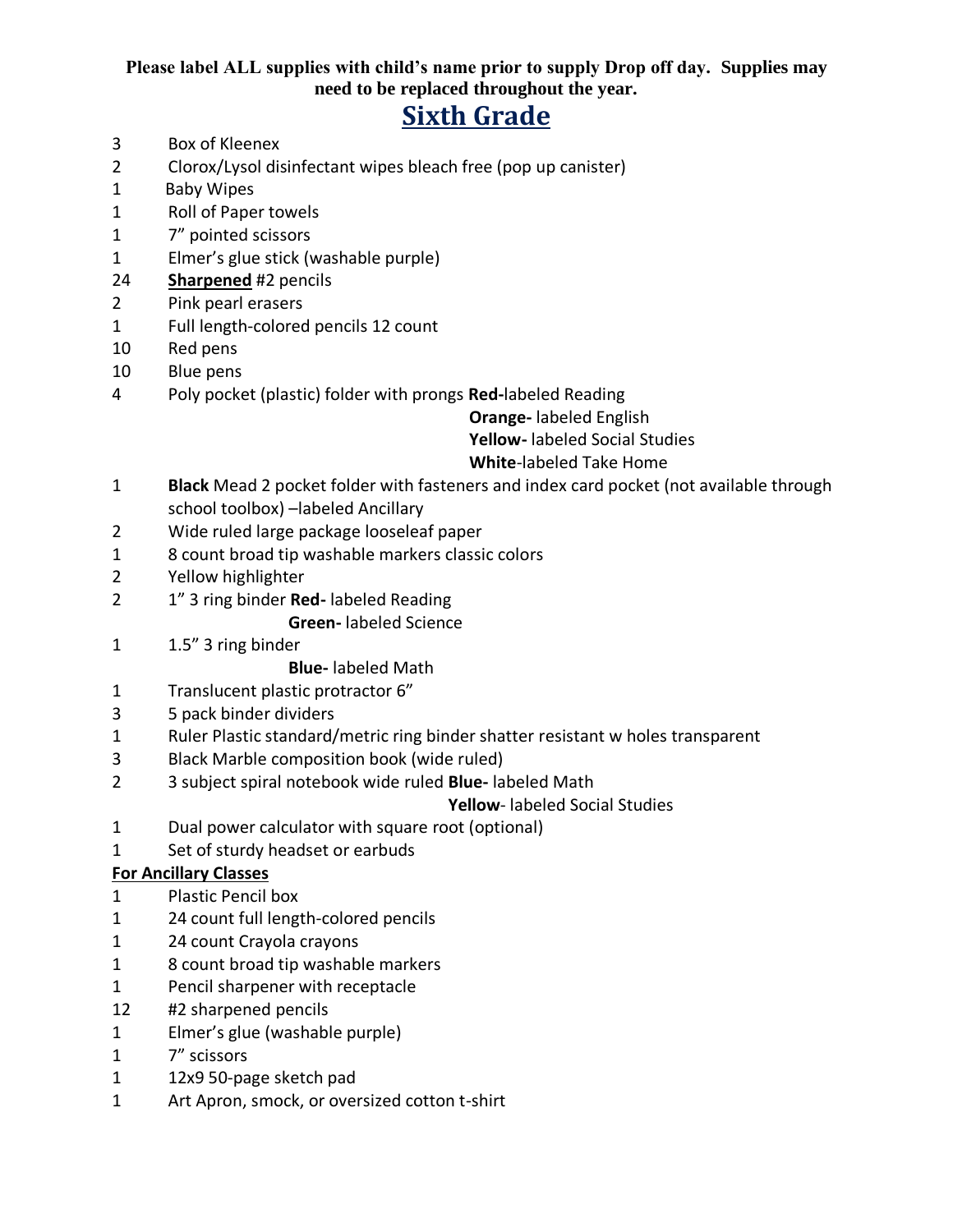### **Please label ALL supplies with child's name prior to supply Drop off day. Supplies may need to be replaced throughout the year.**

# **Seventh Grade**

- Box of Kleenex
- Clorox/Lysol disinfectant wipes bleach free (pop up canister)
- 1 Baby Wipes
- Roll of Paper towels
- 7" pointed scissors
- Elmer's glue stick (washable purple)
- **Sharpened** #2 pencils
- Pink pearl erasers
- Full length-colored pencils 12 count
- 10 Red pens
- Blue pens
- Poly pocket (plastic) folder with prongs **Red-**labeled Reading

 **Orange-** labeled English

 **Yellow-** labeled Social Studies

# **White-** labeled Take Home

- **Black** Mead 2 pocket folder with fasteners and index card pocket (not available through school toolbox) –labeled Ancillary
- 2 Wide ruled large looseleaf package paper
- 8 count broad tip washable markers classic colors
- Yellow highlighter
- 1" 3 ring binder **Red-** labeled Reading/English

# **Green-** labeled Science

1.5" 3 ring binder

# **Blue-** labeled Math

- Translucent plastic protractor 6"
- 5 pack binder dividers
- Ruler Plastic standard/metric ring binder shatter resistant w holes transparent
- Black Marble composition book (wide ruled)
- 3 subject spiral notebook wide ruled **Blue-** labeled Math

### **Yellow**- labeled Social Studies

- 1 Set of sturdy headset or earbuds
- Dual power calculator with square root (optional)
- Book "The Wednesday Wars" by Gary D. Schmidt.

### **For Ancillary Classes**

- Plastic Pencil box
- 24 count full length-colored pencils
- 24 count Crayola crayons
- 8 count broad tip washable markers
- Pencil sharpener with receptacle
- #2 sharpened pencils
- Elmer's glue (washable purple)
- 7" scissors
- 12x9 50-page sketch pad